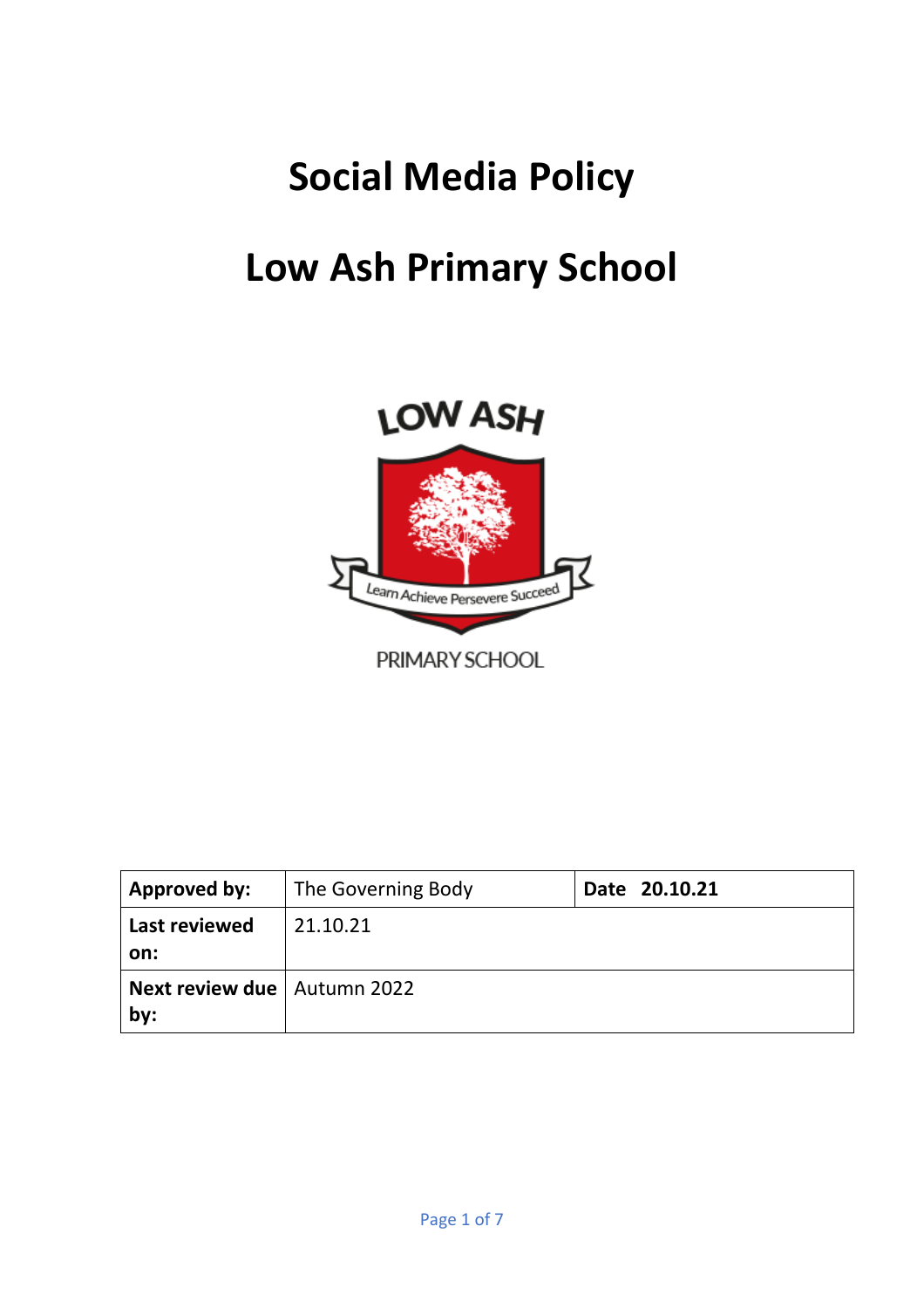## **Contents:**

| 1. Scope and Purpose of the policy                         | page 3 |
|------------------------------------------------------------|--------|
| 2. Personnel Responsible for Implementing the Policy       | page 3 |
| 3. Compliance with Related Policies and Agreements         | page 3 |
| 4. Personal Use of Social Media (Staff and Pupils)         | page 4 |
| 5. Monitoring                                              | page 4 |
| 6. Responsible use of Social Media                         | page 5 |
| 7. Respecting colleagues, pupils, parents and carers       | page 6 |
| 8. Comments posted by parents/carers on social media sites | page 7 |
| 9. Cyber Bullying                                          | page 7 |
| 10. Safeguarding                                           | page 7 |
| 11. Monitoring and Review of this Policy                   | page 7 |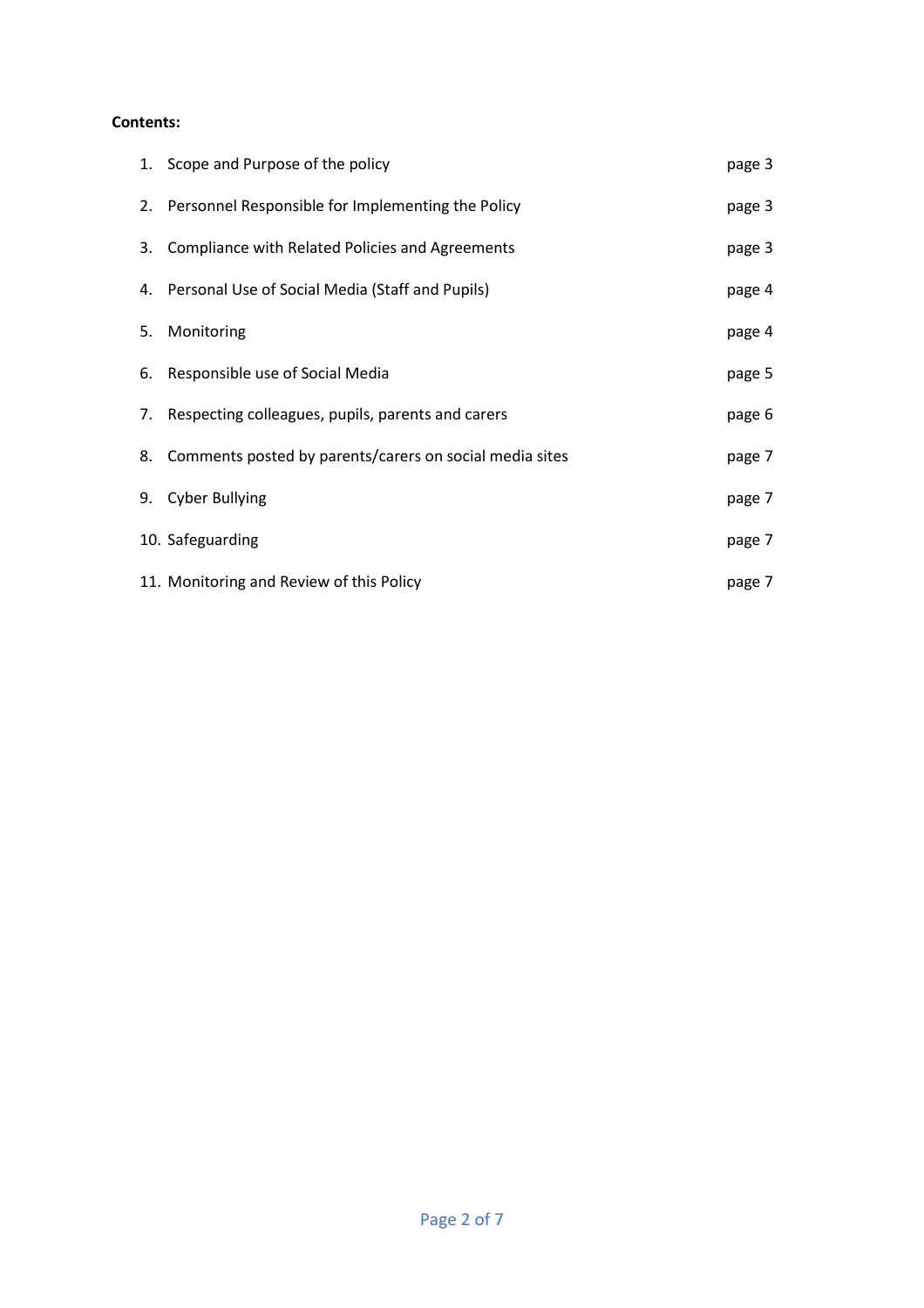## **Introduction**

At Low Ash Primary School, we recognise that the internet provides employees with opportunities to participate in interactive discussions and share information on particular topics using a wide variety of social media, such as, but not limited to Facebook, Twitter and various sites on which you may blog. However, employees use of social media can pose risks to our confidential and proprietary information and reputation and can in some instances jeopardise our compliance with legal obligations.

To minimise these risks, to avoid loss of productivity and to ensure that our IT resources and communications systems are used appropriately, we expect employees to adhere to this policy.

## **1. Scope and Purpose of the Policy**

This policy deals with the use of all forms of social media including, but not limited to, Facebook, LinkedIn, Google+, Twitter, Instagram, Snapchat, Wikipedia, all other social networking sites and all other internet postings, including blogs.

It applies to the use of social media for both school and personal purposes, whether during school hours or otherwise and applies regardless of whether the social media is accessed using our IT facilities and equipment or equipment belonging to members of staff.

Breach of this policy may result in disciplinary action up to and including dismissal in serious cases. Disciplinary action may be taken regardless of whether the breach is committed during working hours, and regardless of whether our equipment or facilities are used for the purpose of committing the breach.

Any member of staff suspected of committing a breach of this policy will be required to cooperate with our investigations into the matter, which may involve handing over relevant passwords and login details.

Staff may be required to remove internet postings which are deemed to constitute a breach of this policy. Failure to comply with such a request may in itself result in disciplinary action.

#### **2. Personnel Responsible for Implementing the Policy**

Members of the school senior leadership team have a specific responsibility for operating within the boundaries of this policy, ensuring that all staff understand the standards of behaviour expected of them and taking action when behaviour falls below its requirements.

All staff are responsible for the success of this policy and should ensure that they take the time to read and understand it. Any misuse of social media should be reported to a member of your senior leadership team. Questions regarding the content or application of this policy should be directed to a member of your senior leadership team.

#### **3. Compliance with Related policies and Agreements**

Social media should never be used in a way that breaches any of our other policies. If an internet post would breach any of our policies in another forum, it will also breach them in an online forum. For example, employees are prohibited from using social media to:

- breach our obligations with respect to the rules of relevant regulatory bodies;
- breach any obligations they may have relating to confidentiality;
- breach our disciplinary policy;
- defame or disparage the school or its affiliates, business partners, suppliers, pupils, parents, carers or other stakeholders;
- harass or bully other staff in any way;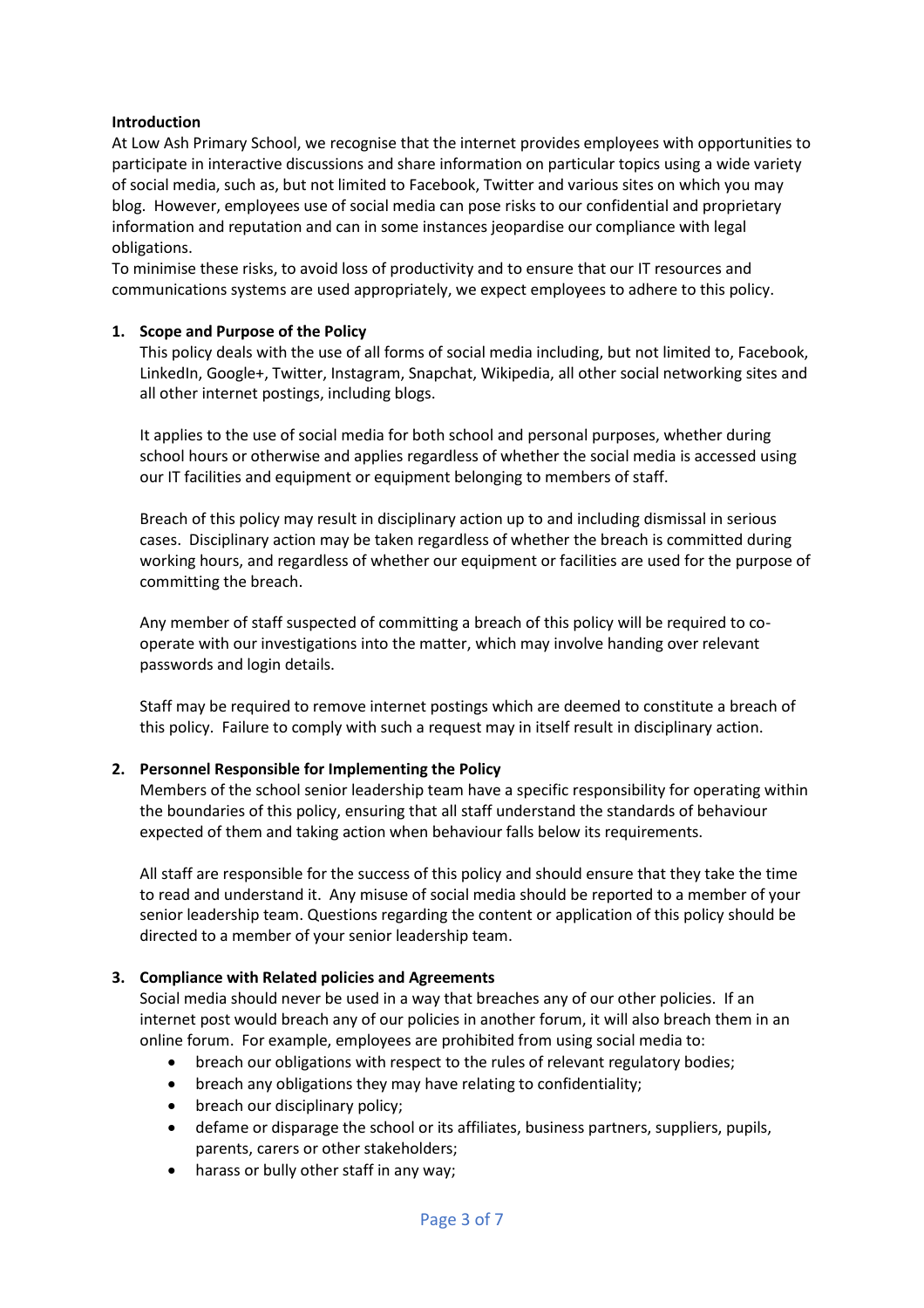- breach our Equality, Diversity and Community Cohesion Policy;
- breach our Data Protection Policy (for example, never disclose personal information about a colleague, pupil, carer etc. online); and
- breach any other laws or ethical standards (for example, never use social medial in a false or misleading way, such as by claiming to be someone other than yourself or by making misleading statements).

Staff should never provide references for other individuals on social or professional networking sites. Such references, positive or negative, can be attributed to the school and create legal liability for both the author of the reference and the School.

Employees who breach any of the above policies will be subject to disciplinary action up to and including termination of their employment.

## **4. Personal Use of Social Media (staff and pupils)**

Personal use of social media is never permitted during working time (whether by work or personal devices) or by means of our computers, networks and other IT resources and communication systems.

No pupil may access social networking sites during the school working day and advice is shared with parents and pupils that no pupils under the age of 13 should be accessing social networking sites.

All pupil mobile phones must be handed into the school office at the start of the day.

In the presence of children, all staff mobile phones should be switched off and out of sight

## **5. Monitoring**

The contents of our IT resources and communications systems are our property. Staff should have no expectation of privacy in any message, files, data, document, facsimile, telephone conversation, social medial post conversation or message, or any other kind of information or communications transmitted to, received or printed from, or stored or recorded on our electronic information and communications systems.

We reserve the right to monitor, intercept and review, without further notice, staff activities using our IT resources and communications systems, including but not limited to social media postings and activities, to ensure that our rules are being complied with and for legitimate purposes and you consent to such monitoring by your use of such resources and systems. This might include, without limitation, the monitoring, interception, accessing, recording, disclosing, inspecting, reviewing, retrieving and printing of transactions, messages, communications, postings, log-ins, recordings and other use of the systems as well as keystroke capturing and other network monitoring technologies.

We may store copies of such data or communications for a period of time after they are created and may delete such copies from time to time without notice.

You must not use our IT resources and communications systems for any matter that you wish to be kept private or confidential from the School.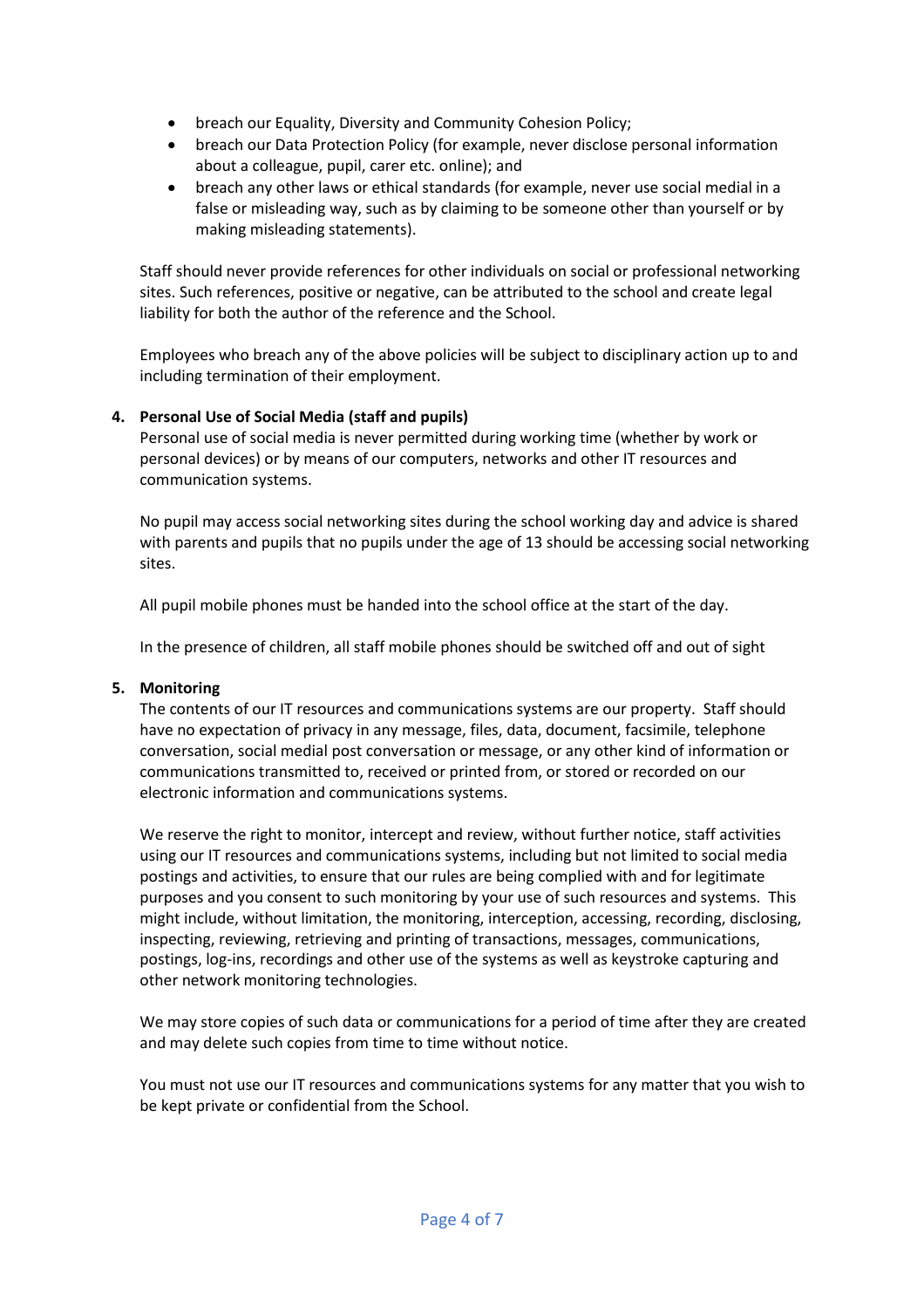## **6. Responsible use of Social Media**

It is possible that a high proportion of staff will have their own social networking accounts. It is important that they protect their professional reputation, and that of the school, by ensuring that they use their personal sites in an appropriate manner. As a minimum, all privacy settings should be set to 'friends only', irrespective of use/purpose.

Your online reputation is the perception, estimation and opinion that is formed when you are encountered online. This could be when someone visits your social networking profile, but could also be when anyone reads a comment you posted on another profile. It could also be when someone sees your online photo albums or an image with you in it, indeed any instance or reference of you that either you posted or someone else did - what your digital footprint says about you.

Your online reputation will be formed through:

- Posts by you
- Posts by others but about you or linked to you
- Posts by others pretending to be you

Staff are advised as follows:

- i) That they do not conduct or portray themselves, or allow friends to portray them, in a manner in which may:
- ii) Bring the school into disrepute.
- iii) Lead to valid parental complaints.
- iv) Be deemed as derogatory towards the school and/or its employees and suppliers
- v) Be deemed as derogatory towards pupils (past or present), parents/carers or governors, other affiliates or stakeholders
- vi) Bring into question their appropriateness to work with children
- vii) Contravene current National Teacher Standards

Staff should also avoid social medial communications that might be misconstrued in a way that could damage our reputation, even indirectly.

They should not post or display words or pictures that violate the law or the Schools' policies against discrimination, harassment or retaliation based on race, gender, colour, disability, national origin, age, religion, union affiliation, sexual orientation, gender identity and/or expression or statuses or activities otherwise protected by law or School policy

Staff should not post or display words or pictures that are known to be false about colleagues, pupils, parents, carers or other stakeholders, or acting with reckless disregard for the truth of such words or pictures

Staff should make it clear in social media postings that they are speaking on their own behalf. Posts should be written in the first person and a personal email address used when communicating via social media.

Staff are personally responsible for what is communicated on social media. What is published might be available to read by the public at large (including the school itself, future employees and social acquaintances) for a long time.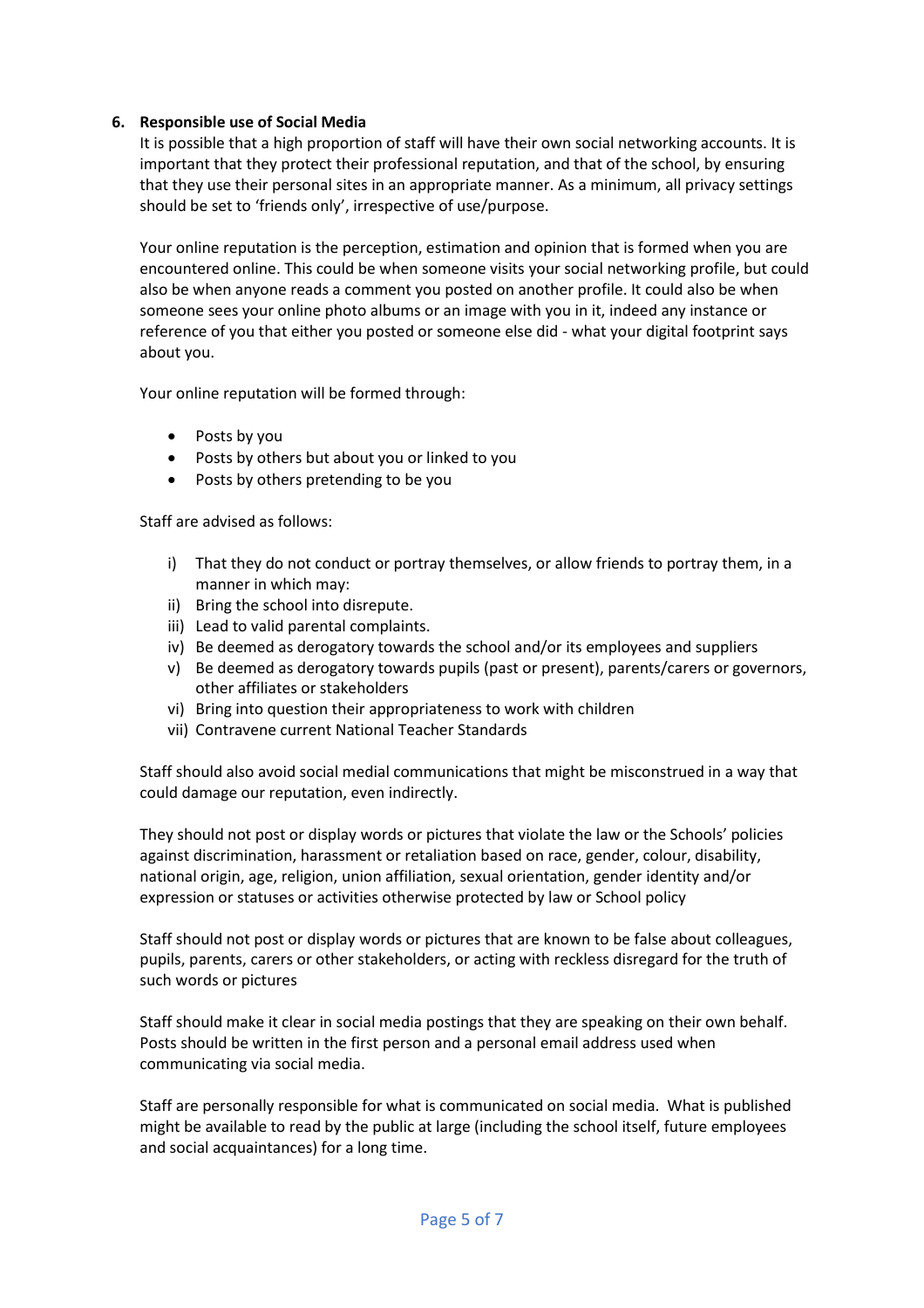If affiliation as an employee of Low Ash Primary school is disclosed, it must be stated that shared views do not represent those of the employer. For example, staff could state, "the views in this posting do not represent the views of my employer". Staff should also ensure that their profile and any content posted are consistent with the professional image which should be presented to parents, carers and colleagues.

No comments should be made about sensitive topics, such as school's performance. Even if it is clear that views on such topics do not represent those of the school, comments could still damage the school's reputation.

If staff are uncertain or concerned about the appropriateness of any statement of posting, refrain from making the communication until it is discussed with a line manager.

If staff see content in social media that disparages or reflects poorly on our school or our stakeholders, they should contact their line manager. All staff are responsible for protecting the school's reputation

All social media accounts created on behalf of the school must be approved by the Head teacher or Deputy Headteacher in advance

If staff are contacted for comments about the School for publication anywhere, including any social media outlet, the inquiry should be directed to the Headteacher and responses not made without approval.

## **7. Respecting Colleagues, Pupils, Parents and Carers**

Nothing should be posted that colleagues, pupils, parents, carers or other stakeholders would find offensive, including discriminatory comments, insults or obscenity.

Nothing should be posted related to colleagues, pupils, parent, carers or other stakeholders without their written permission, or that of an appropriate adult.

Staff should not make friends, follow or otherwise directly engage with any pupils, past (under the age of 18) or present, on social media sites as this could lead to professional relationships being compromised, and/or safeguarding allegations being raised

Staff should not form online friendships (unless these are pre-established friendships), accept friendship requests or enter into communication with parents/carers as this could lead to professional relationships being compromised.

#### **8. Comments posted by Parents/Carers on Social Media Sites**

Parents/ cares will be made aware of their responsibilities regarding the use of social media via this policy, the school website, letters and newsletters.

Parents / carers are asked:

- not to post images (photos and videos) of pupils other than their own children on social media sites unless they have the permission of the parents of other children in the pictures.
- to raise queries, concerns or complaints directly with the school rather than posting them on social media sites.